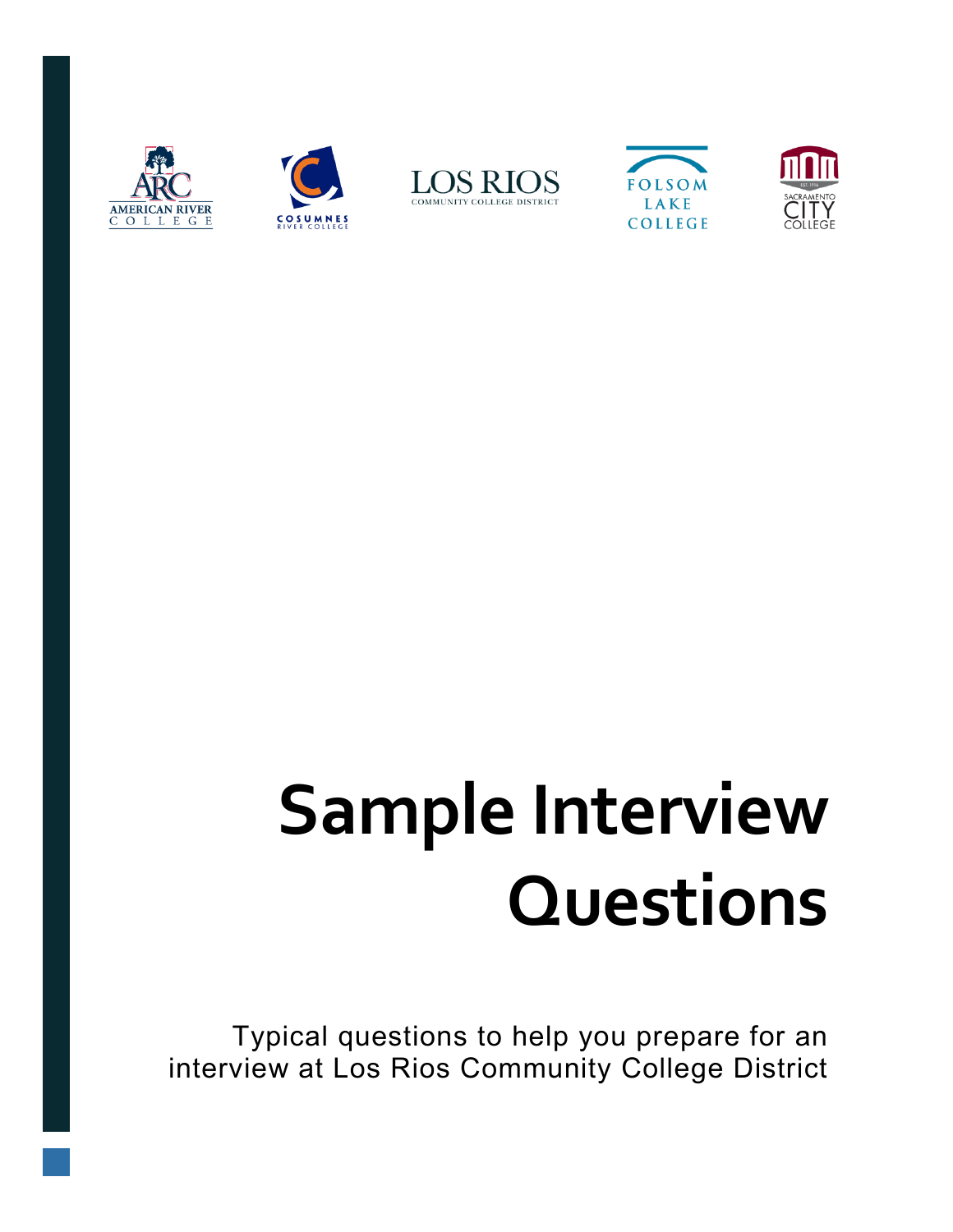#### **Los Rios Community College District**

Chancellor Brian King

#### **Los Rios Board of Trustees**

Dustin Johnson, President Deborah Ortiz, Vice President Robert Jones John Knight Pamela Haynes Tami Nelson Isabella-Marie Engel (Student Trustee)

#### **Sample Interview Questions**

Los Rios Community College District 1919 Spanos Court Sacramento, CA 95825 (916) 568-3021 www.losrios.edu

This compilation is updated annually by the Los Rios Community College District, Office of Human Resources. Copies are posted at the District website, and copies are provided to all hiring committees and the public. (rev. 1/9/2020)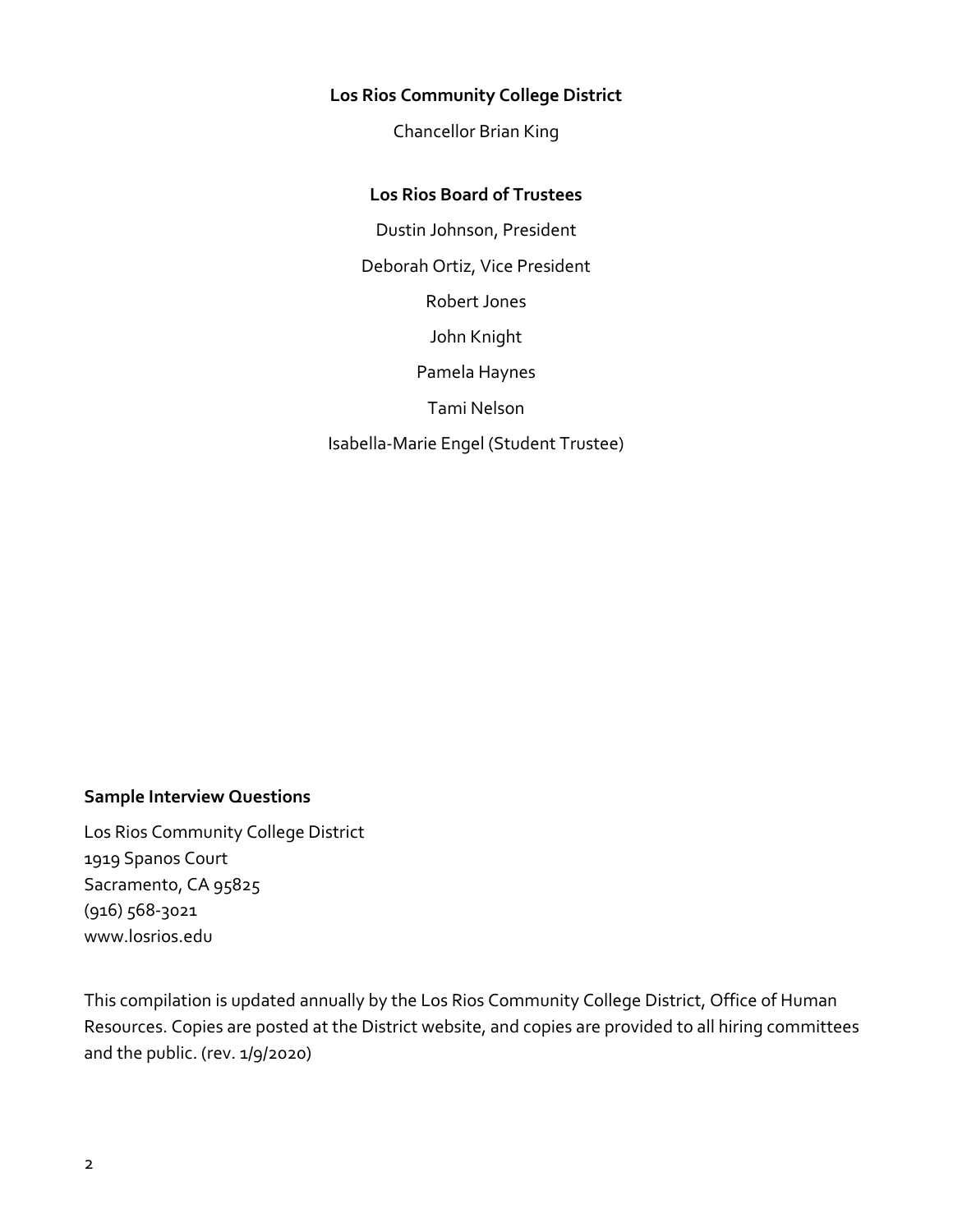### **Table of Contents**

| Outcomes | 17   |
|----------|------|
|          | 19   |
|          | .19  |
|          | 20   |
|          | 21   |
|          | $21$ |
|          | 21   |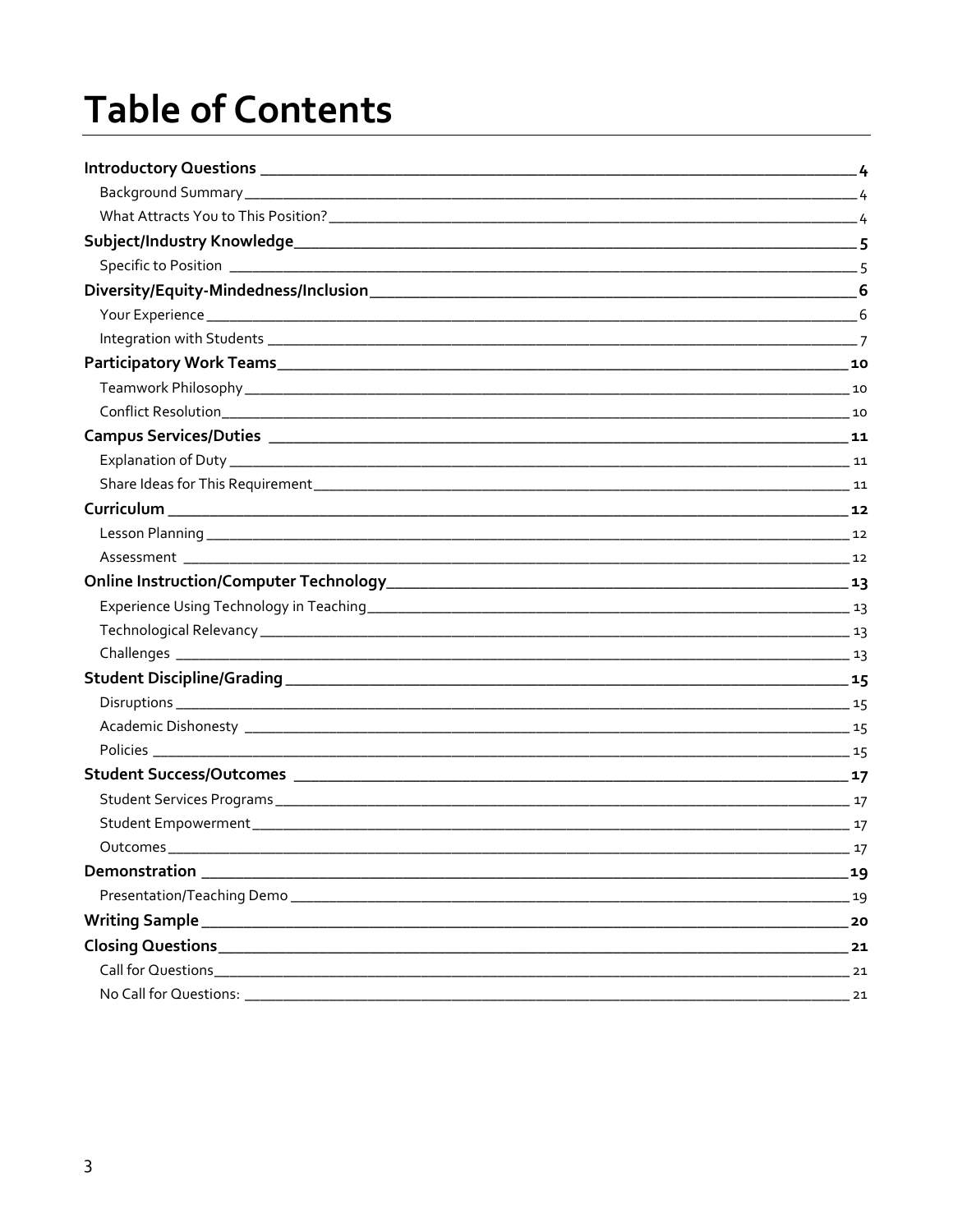### <span id="page-3-0"></span>**Introductory Questions**

#### <span id="page-3-1"></span>**Background Summary**

What makes you an ideal candidate for this position? Please describe your qualifications and experience.

- The committee has had an opportunity to review your application packet. Please summarize your relevant academic preparation and counseling experiences that have prepared you for a full-time counseling position at \_\_\_\_\_\_\_\_\_\_ College?
- What in your background and experience makes you particularly well suited to the Mathematics Professor position at \_\_\_\_\_\_\_\_\_\_ College?
- How has your background and experience prepared you to be effective in an environment that values diversity?

#### <span id="page-3-2"></span>**What Attracts You to This Position?**

Can be discipline specific, campus specific, or both.

- Briefly summarize how your previous work experience, education, and life experience will help you to be successful teaching at \_\_\_\_\_\_\_\_\_\_ College. What about the college and this position attracts you?
- What is it about community colleges and \_\_\_\_\_\_\_\_\_\_ College, in particular, that makes you pursue teaching at this institution as opposed to opportunities at other educational institutions?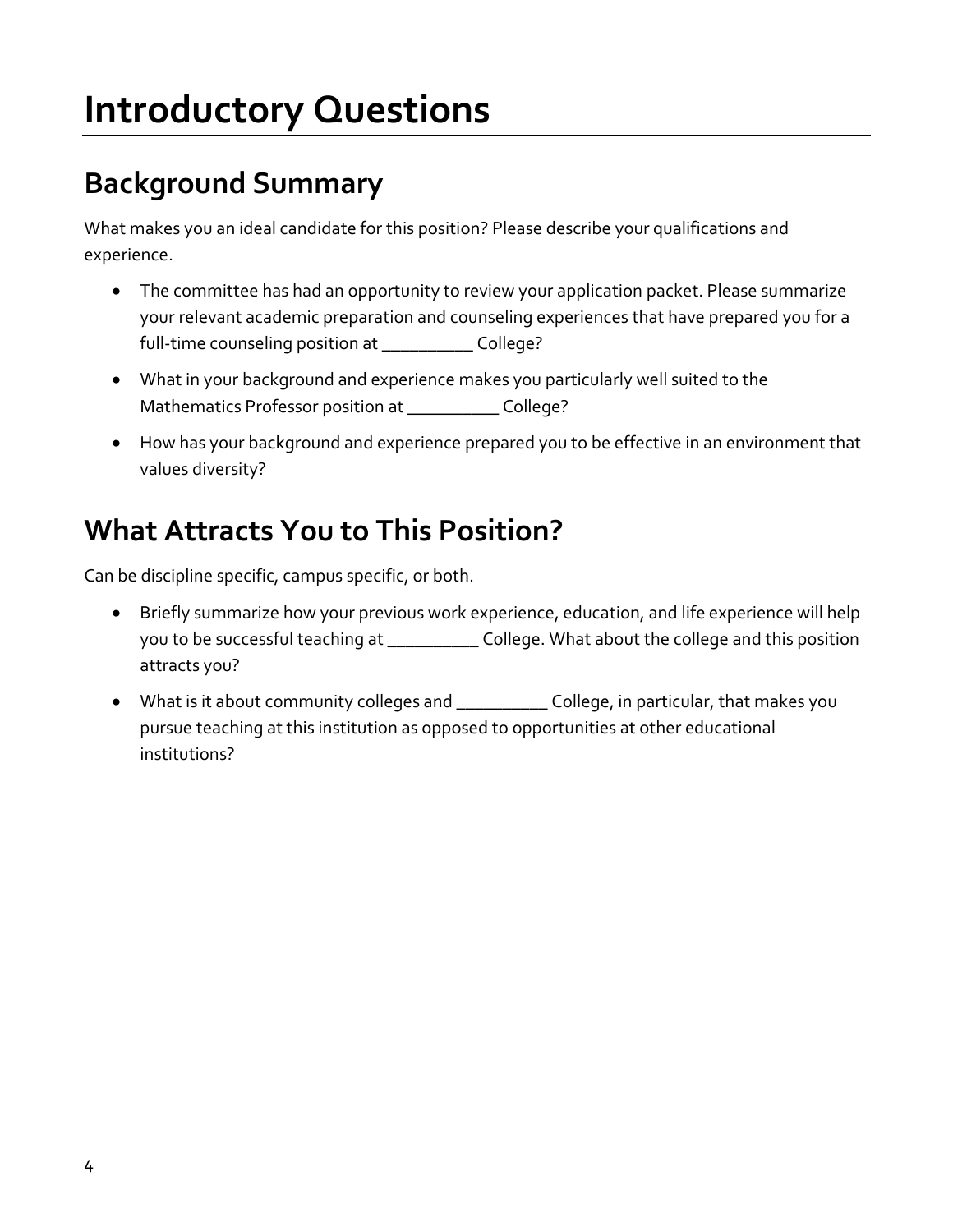#### <span id="page-4-1"></span><span id="page-4-0"></span>**Specific to Position**

- Critical thinking skills have always been important to nursing. How would you teach critical thinking skills in the clinical setting?
- Define pump cavitation, what causes it, and what are the effects?
- What do you think the future holds for funeral service and embalming? How do you think this will affect mortuary colleges?
- A student assistant comes to you and asks you how to measure the density of a solution of sodium chloride to prepare for your lab. How would you respond to this student assistant?
- What is your recruiting plan for the wrestling team at \_\_\_\_\_\_\_\_\_\_\_\_\_ College?
- Impromptu teaching demo: In teaching a support course for a transfer-level class, a student asks why we need common denominators to add and subtract fractional expressions. Please take 5 minutes to answer this question.
- Describe your experience with Geographic Information Systems (GIS) software.
- Detail your experience using GIS software in classroom instruction or professional training.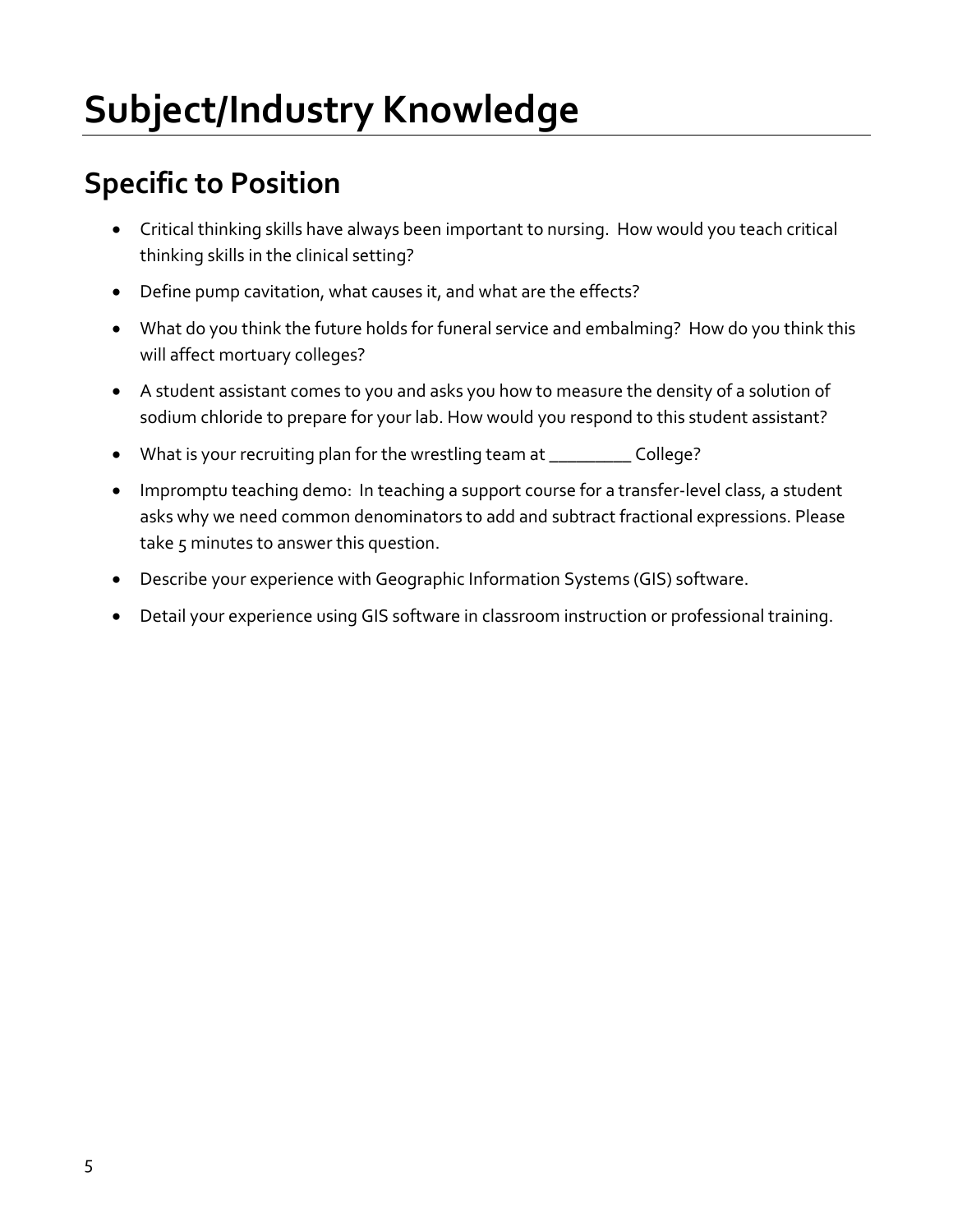# <span id="page-5-0"></span>**Diversity/Equity-Mindedness/Inclusion**

#### <span id="page-5-1"></span>**Your Experience**

How do you create an inclusive learning environment?

- How do you seek to identify and eliminate barriers for students?
- How do you define diversity? Please share an example of how your personal and professional experiences have informed your perspective on diversity. How do you plan to integrate diversity in your instruction?
- Discuss your experience working with culturally diverse groups.
- What does it mean for you to have a commitment to diversity? How have you demonstrated that commitment, and how would you see yourself demonstrating it here?
- $\Box$  College is a diverse learning community which promotes social justice. Please describe how your education, life experiences, and work experience will help you succeed in teaching our diverse students.
- \_\_\_\_\_\_\_\_\_\_ College is a diverse learning community which promotes social justice. Explain how your skill set will help you meet the needs of a student body that is diverse in multiple ways.
- Can you tell me about a specific situation in which you encountered an inequity in your research or teaching and what you did to mitigate the situation?
- You are asked to teach a general elementary teaching course. Who are the five to ten authors the students must read, and why? [Listen for diversity of authors in each candidate's response.]
- More and more students are demanding faculty accountability on issues of race and equity. How have you responded? What areas of growth do you see for yourself?
- As an instructor, how do you create a classroom culture that intentionally welcomes and supports students from different racial/ethnic and socio-economic backgrounds?
- What professional development or academic training have you received on subjects such as culturally relevant pedagogy, implicit bias, and racial equity and how have you implemented it in your research and teaching?
- What strategies do you use to reflect on your teaching?
- What strategies do you use to get to know your students?
- How do you consider the varying experiences and identities of your students on a daily basis?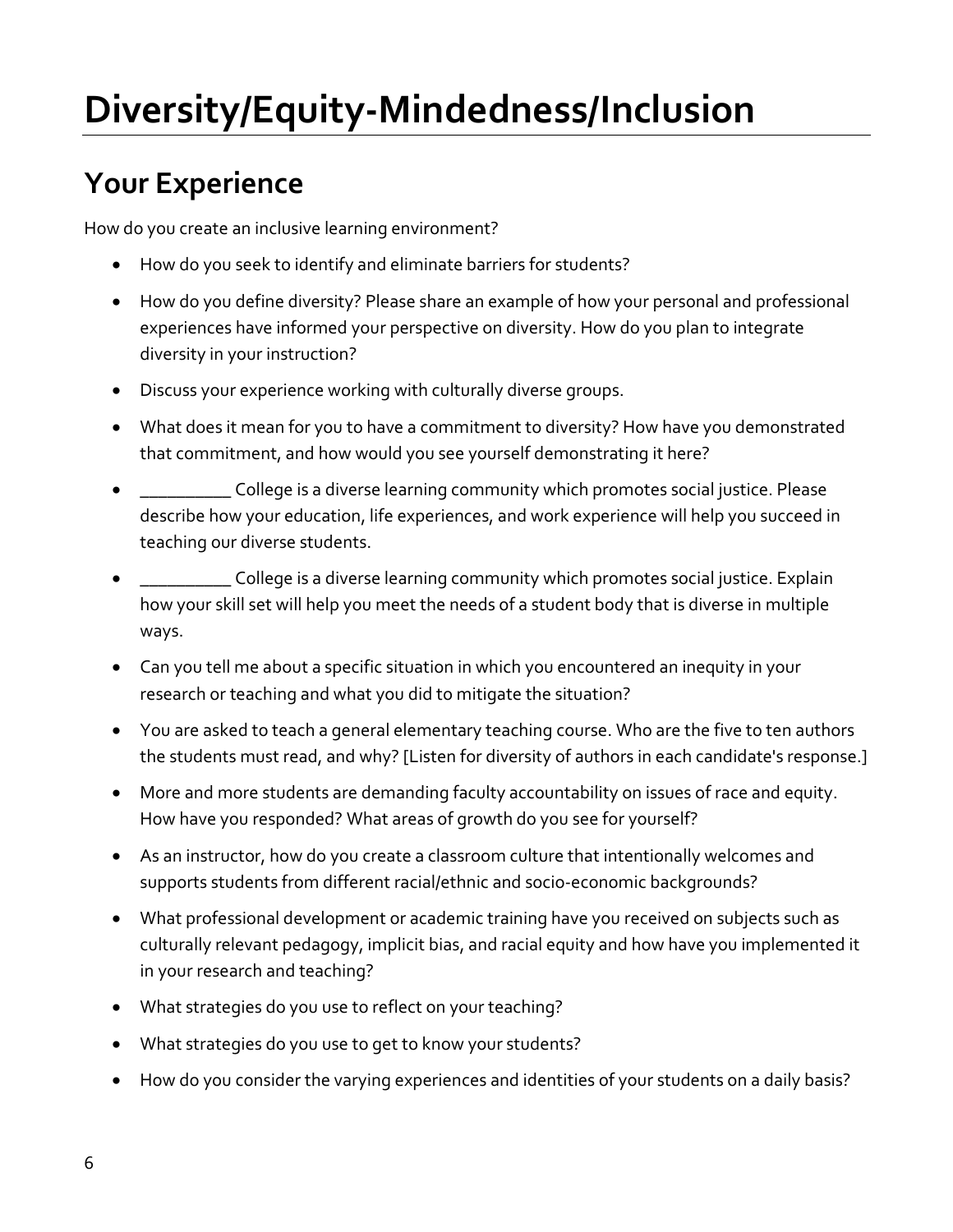- Recall a time when you noticed that a student was struggling in class and in jeopardy of failing. What did you do?
- What does 'equity' mean to you? How do you enact your definition of equity in your classrooms?
- In what ways have you acted as an advocate to ensure equity is at the forefront during department and college service?
- We are looking for candidates who are critically race conscious. How do you define that?
- Tell me about a time when you helped a student connect their educational, professional, and/or life with the means (e.g., resources, actions) to achieve those goals. What motivated you to do so?
- Tell me about a time when you helped change a department- or school-level policy that was leading to unequal outcomes for racially minoritized students. What motivated you to do so?
- Given a student population that is diverse in terms of gender, nationality, race, ethnicity, religion, sexual orientation and abilities, how do you ensure that each student feels they can succeed?
- What techniques do you have for drawing on your students' funds of knowledge?
- Have you ever realized you had said or done something that may have been offensive to a colleague? How did you respond to that realization, and what was the outcome?
- Tell me about a time when your values and beliefs impacted your relationships with your colleagues.
- Please describe how your classroom strategies support equitable success for minoritized populations?
- How have you used disaggregated student data to modify classroom (or institutional) practices?
- How do you appeal to students with a variety of learning styles?
- Give us two examples of things you have done to support Latinx and African American success in your field.
- What does it mean for you to have a commitment to equity? How have you demonstrated that commitment, and how would you see yourself demonstrating it here?

#### <span id="page-6-0"></span>**Integration with Students**

What are some challenges you have faced when working with others from diverse backgrounds, and how have you met these challenges in the past?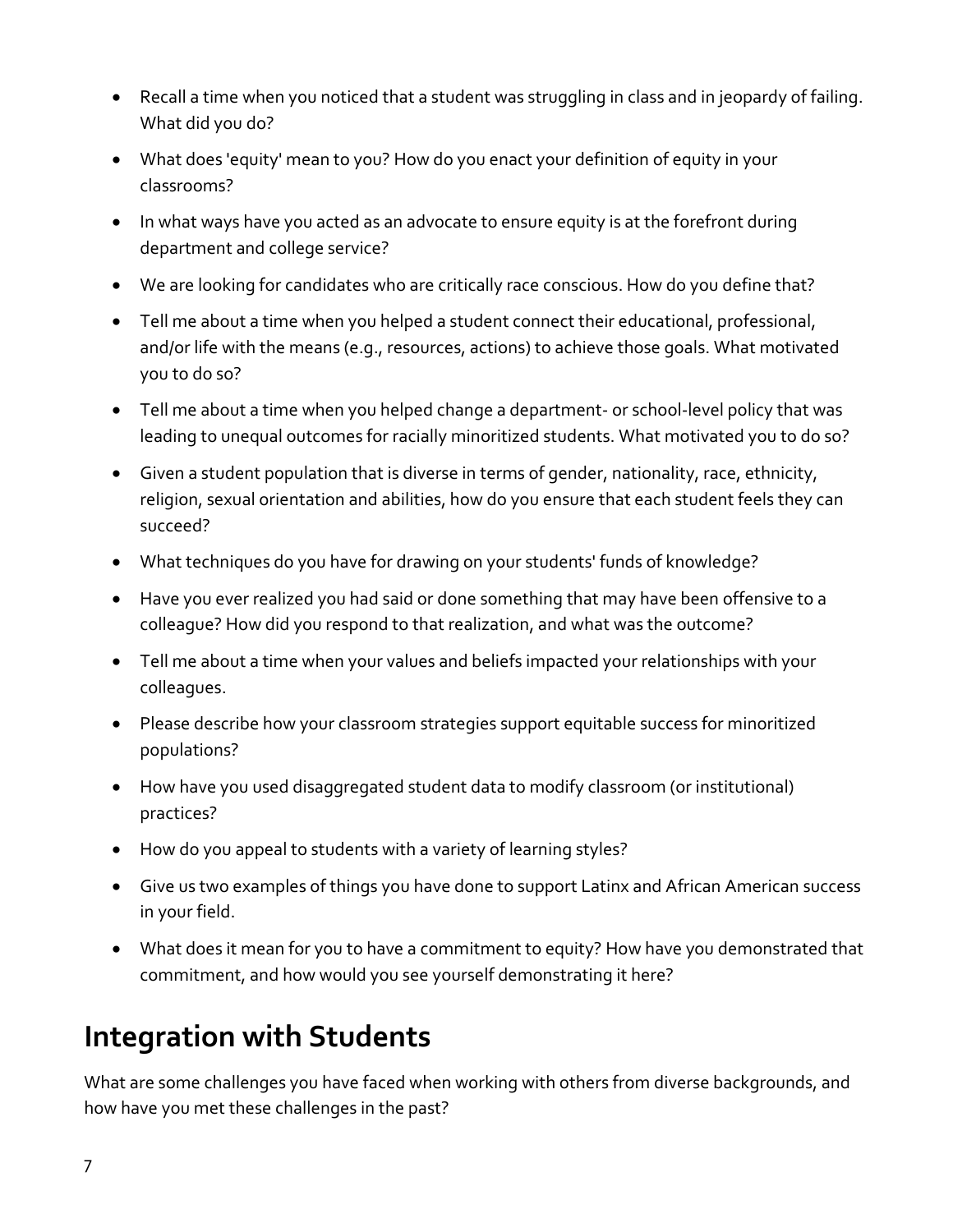- Discuss your experience working with diverse populations. How do you encourage and empower students from all backgrounds and abilities to overcome obstacles and achieve their goals? Please provide a few examples to help us better understand.
- Describe experiences you have had that demonstrate your understanding of students from diverse backgrounds, cultures, and abilities. What are some of the ways you have helped meet the needs of these students?
- Describe your teaching philosophy and how you would apply your philosophy to teaching first year social work students who are from diverse backgrounds?
- One of your main responsibilities will be to teach general population students in our fitness and lecture courses. Given the ethnic, cultural, and economic diversity of our student population and their range of academic preparation, how will you address their various needs?
- How do you define the phrase "student-centered" as it relates to public service librarians in a community college setting? Please give an example illustrating to the committee a studentcentered approach you've taken in the past, and an idea you have for creating a more studentcentered approach in the future.
- In your experience, what are the challenges faced by members of historically underrepresented groups in successfully completing their education? What strategies have you used to address these challenges, and how successful were those strategies?
- You have been noticing that the scores on your exams are bimodal. Upon further investigation, you have determined that the students in the lower range tend to be African-American and Hispanic students. How do you address this situation to ensure student success for all of your students?
- What are some of the techniques you use to teach in a culturally responsive way?
- Can you trace the history and key politics of your field? How has it responded to calls to move away from "great white men" and toward more inclusive/diverse scholarship?
- What role models are there in your field for non-traditional students (e.g., female students LGTBTQ+ students, indigenous students, racially minoritized students, and students with disabilities)?
- A group of students comes to you and says there is racial inequity in the classroom's dynamics. How might you respond to its concerns?
- What does it mean to you to be effective in an environment that values diversity and equity?
- How do you draw upon your student's prior knowledge, backgrounds, and lived experiences?
- What do you feel are two or three teaching strategies that you use to ensure that your students have an enriching learning experience in your classes? How do you determine whether these strategies result in this outcome?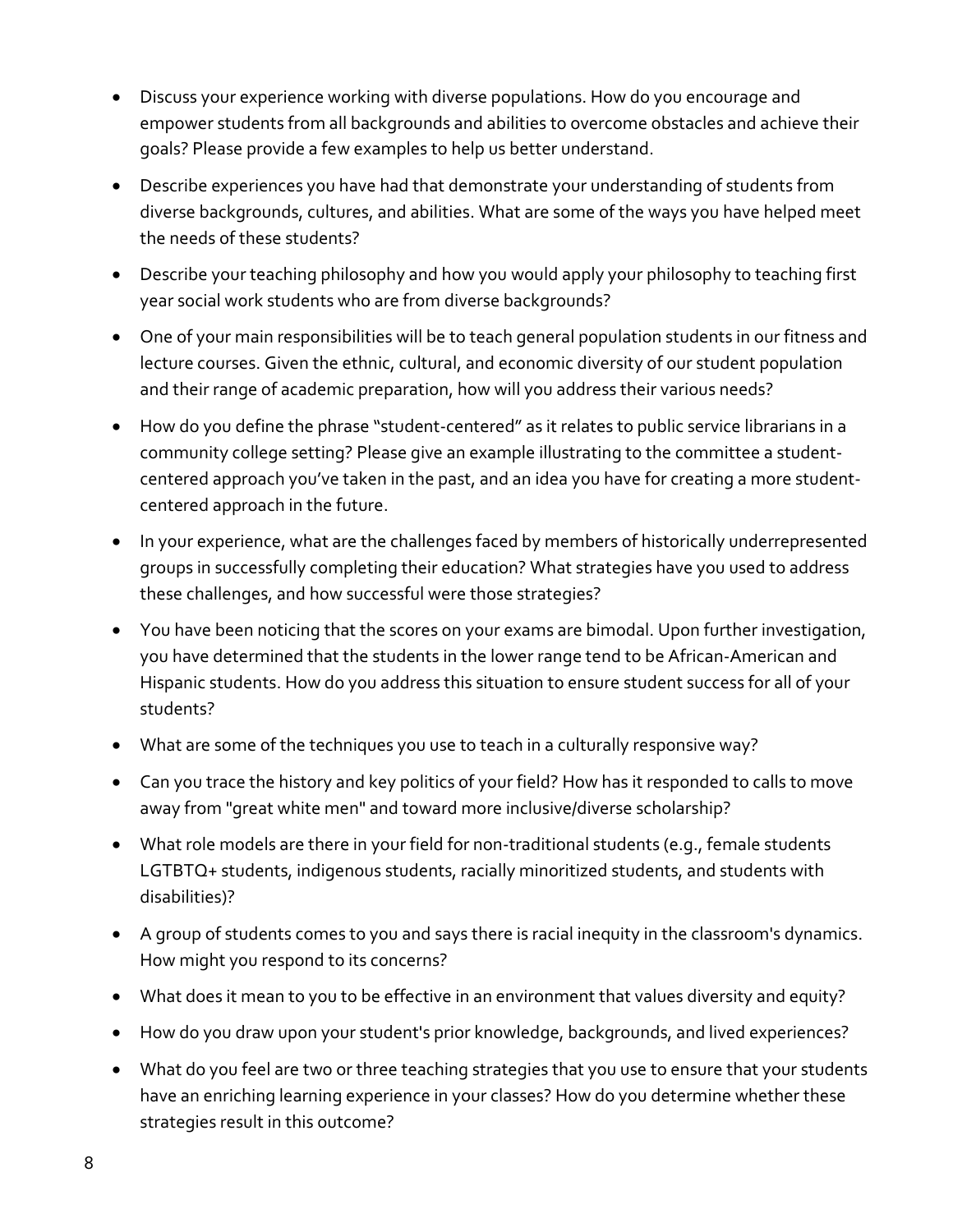- What criteria do you use to determine whether you are succeeding as a teacher? How do you determine whether and in what ways you are meeting these criteria?
- Do you currently look at outcomes data for your students to identify inequities in outcomes by race and ethnicity? Please describe your process of doing so or how you could do it if you don't already.
- If you notice patterns of racialized outcomes, what would you do?
- In your experience, what are the challenges faced by racially minoritized students in higher education? What strategies have you used to address these challenges, and how successful were those strategies?
- Tell me about an instance where you adapted your teaching or mentoring approach in order to work effectively with a racially minoritized student.
- Have you encountered concerns about "chilly climate" raised by colleagues from identity groups that have historically experienced discrimination? If so, how have you handled them?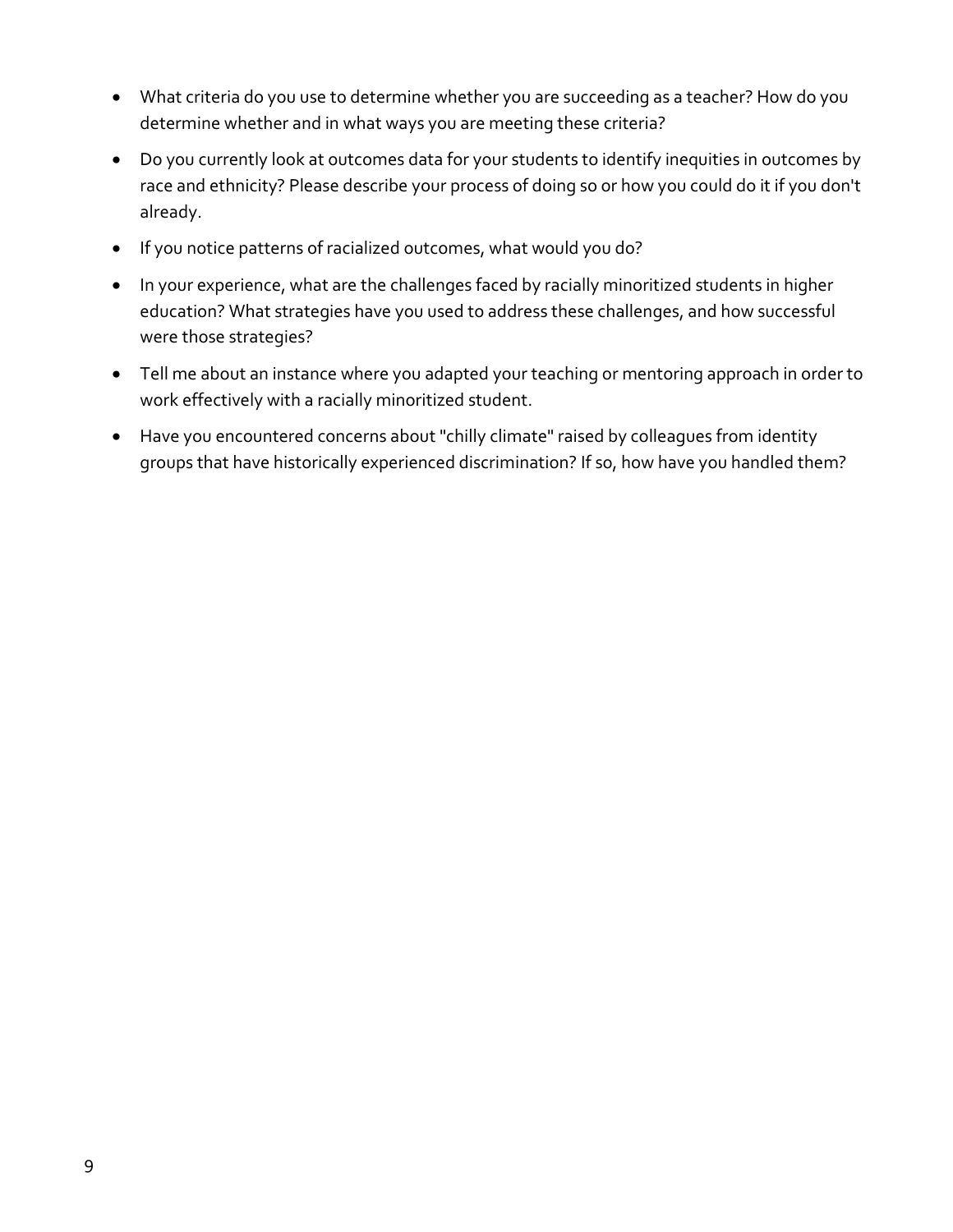## <span id="page-9-0"></span>**Participatory Work Teams**

#### <span id="page-9-1"></span>**Teamwork Philosophy**

How do you cultivate teamwork and collaboration?

- At \_\_\_\_\_\_\_\_\_\_\_ College, we have five full time faculty teaching Anatomy and Physiology each with different teaching styles but we like to keep consistency in rigor and information. How are you well suited to being both an independent professor and also a team player?
- Tell us about your experience working collaboratively with community partners, colleagues or professionals in the field.
- Describe projects that you have collaborated on with other faculty members, students, administrators, or staff. What was the project, and how did you work together as a team to achieve your goals? How did you resolve any disputes?

#### <span id="page-9-2"></span>**Conflict Resolution**

Describe a conflict you had with a colleague and how it was resolved.

- In light of acceleration, your subcommittee is tasked with deciding what proportion of transfer and below-transfer composition classes to offer in the next academic year. There's significant disagreement between you and a colleague on the subcommittee. You're in a meeting now. What would be your approach to reach a point of consensus?
- Describe a time when you disagreed with an idea your coworker wanted to pursue. How did you approach the disagreement, and what was the resolution?
- Give examples of times when your values and beliefs impacted your relationships with your colleagues.
- Can you recall a time when you gave feedback to a colleague who was not accepting of others?
- Suppose as a course leader you discover an adjunct faculty member is teaching a concept in a manner you disagree with. How would you handle it?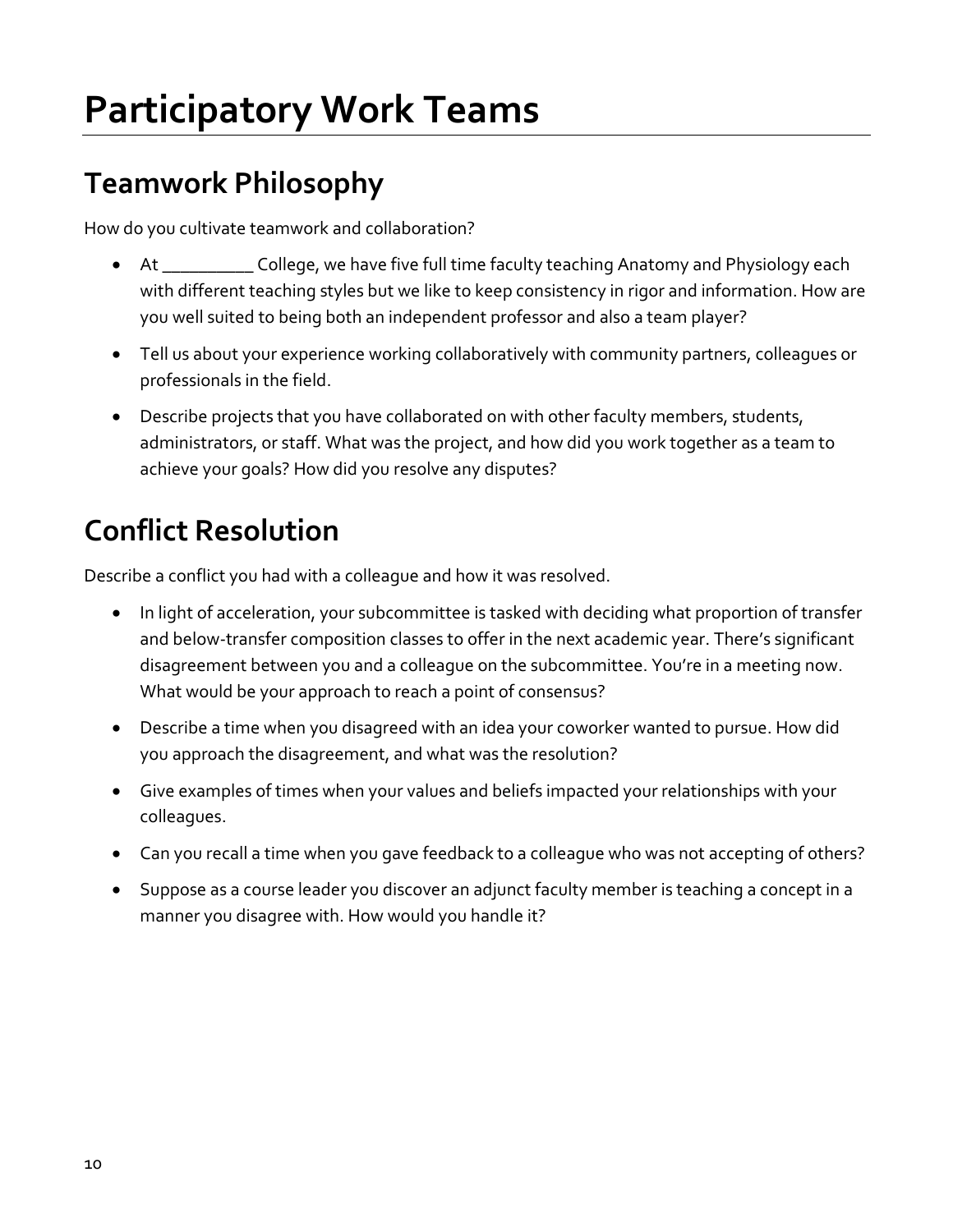### <span id="page-10-0"></span>**Campus Services/Duties**

#### <span id="page-10-1"></span>**Explanation of Duty**

Faculty are obligated to contribute to their department, college, and community outside of their regular teaching duties.

- A full-time faculty member's responsibilities include being actively involved in the work of the department, the division, and the campus, as a whole. For example, members of the English Department have created a cohort of accelerated writing classes, cross-disciplinary learning communities, and even connections with community organizations.
- As a full-time faculty member at \_\_\_\_\_\_\_\_\_\_\_\_ College, your responsibilities outside the classroom include participating in the college community.
- Being a faculty member at a community college requires service to the college outside of your normal coaching and teaching duties. Please share ways that you will meet this college service requirement.

#### <span id="page-10-2"></span>**Share Ideas for This Requirement**

In what ways do you see yourself contributing outside of your regular teaching duties?

- Share with the committee how you have participated in your previous community, and how you would do so in this role.
- Please describe how you have participated in activities that enhanced your workplace or community.
- Please describe how you may want to contribute to your department, college, and community outside your regular teaching duties.
- How are you prepared to meet the expectations of both teaching and out-ofthe-classroom work, including the implementation of campus- or state-level reforms that impact the work of the department (e.g., developmental education redesign, online learning)?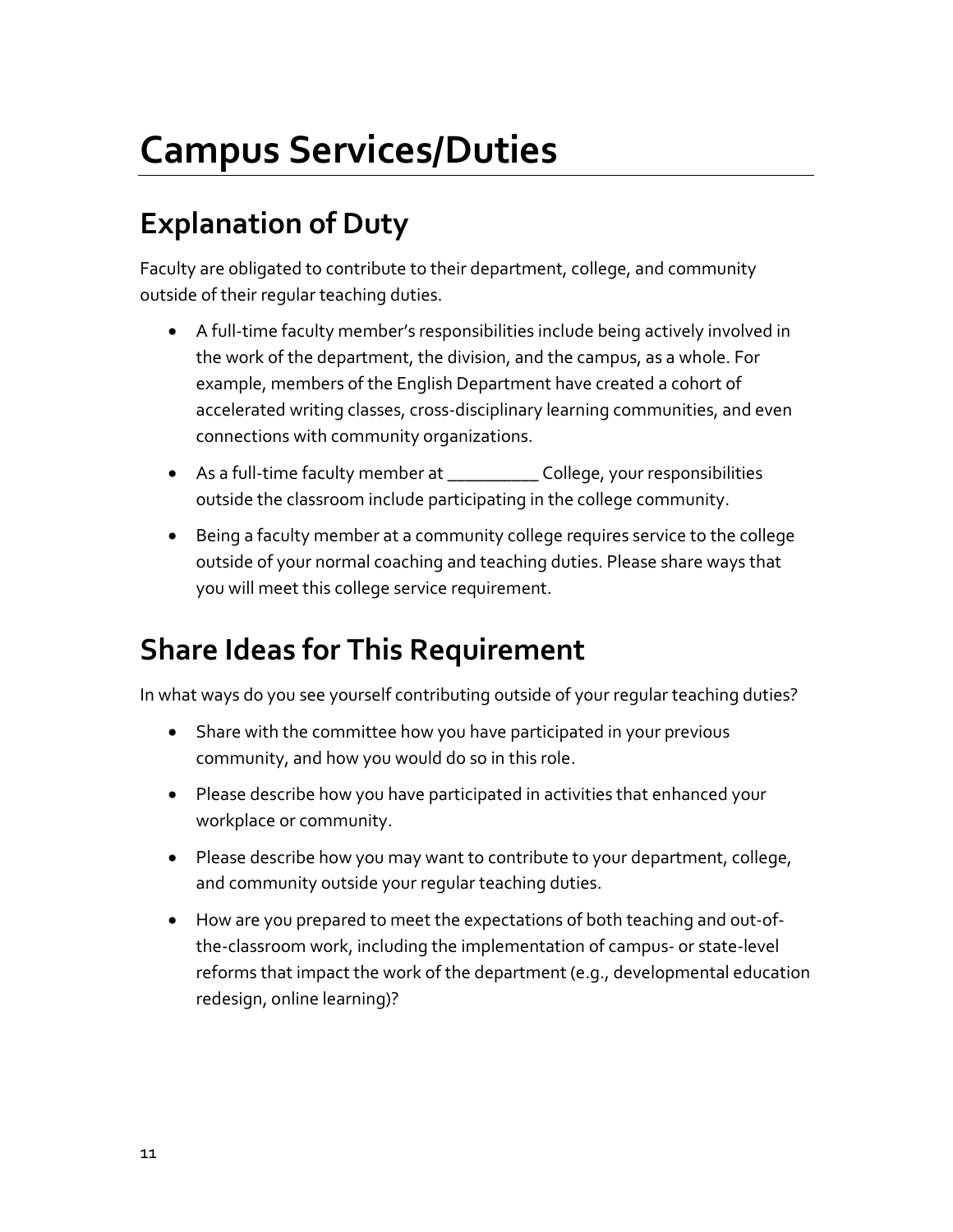### <span id="page-11-0"></span>**Curriculum**

#### <span id="page-11-1"></span>**Lesson Planning**

What is your experience with lesson planning?

- Describe how you would prepare a lesson for a class session.
- If you could develop a new curriculum or course material for an existing class, what might it include?
- How will you embed cultural competence into your course design?
- $\Box$  College is committed to diversity, equity, and social justice. Some of \_\_\_\_\_\_\_\_\_\_ College's most disproportionately impacted groups of students are African American, Native American, Pacific Islander, and foster youth. How have or how would you tailor your instruction and methods to address the achievement gap?

#### <span id="page-11-2"></span>**Assessment**

How do you plan to assess students on material taught?

- In any given classroom, students will come with varying skill levels, including students with markedly higher skills and students with markedly lower skills than the rest of the class. What strategies would you use to ensure that all students are able to grow and learn in your classroom?
- The \_\_\_\_\_\_\_\_\_\_\_\_ College funeral service and embalming graduates must pass board examination prior to entering the profession. Considering a vast array of learning abilities, how would you design and maintain an assessment or system which would ensure that the rigor within the program is maintained?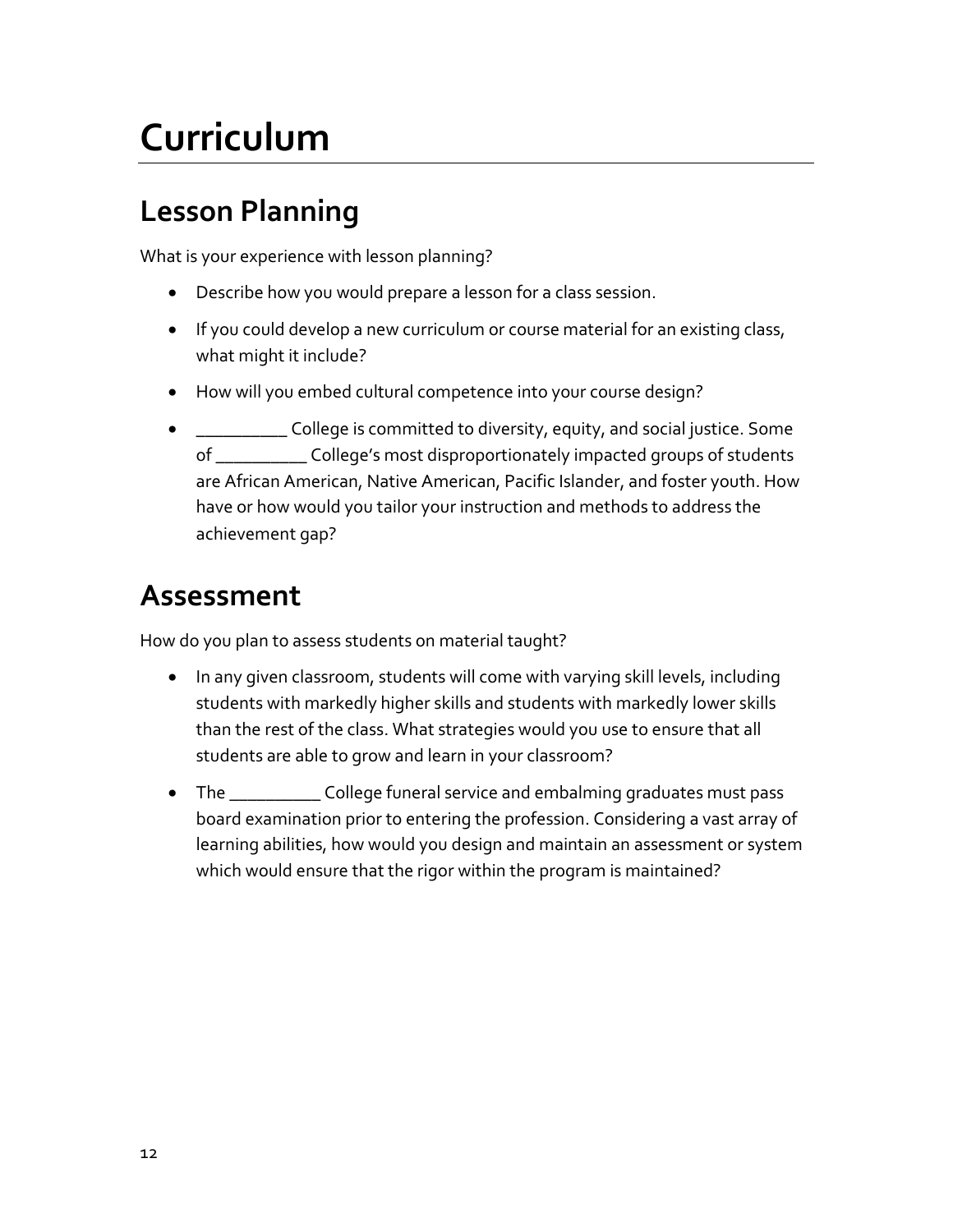# <span id="page-12-0"></span>**Online Instruction/Computer Technology**

#### <span id="page-12-1"></span>**Experience Using Technology in Teaching**

Describe how you have used technology to teach in the past.

- Online courses are becoming a more popular modality in education. Please describe your views of the efficacy of online courses in chemistry. What are these views based upon
- Describe your experience and skills in using computers that would be helpful in a teaching environment?
- Please discuss your most effective experience utilizing technology in the classroom.

#### <span id="page-12-2"></span>**Technological Relevancy**

How do you stay current with relevant technology in your field?

• Maintaining currency in equipment and training is difficult in an environment of limited time and resources. How do you stay current with relevant technology in an environment where technology is constantly changing? How would you ensure your students stayed current?

### <span id="page-12-3"></span>**Challenges**

Describe some challenges with using online instruction in your discipline, and ways to overcome those challenges.

- What promises and problems do you see in online and hybrid modalities for teaching Anthropology?
- How can the library ensure that all technology-based services and resources are accessible to students of varying ability and socio-economic backgrounds?
- What are some advantages and challenges associated with using technology in counseling?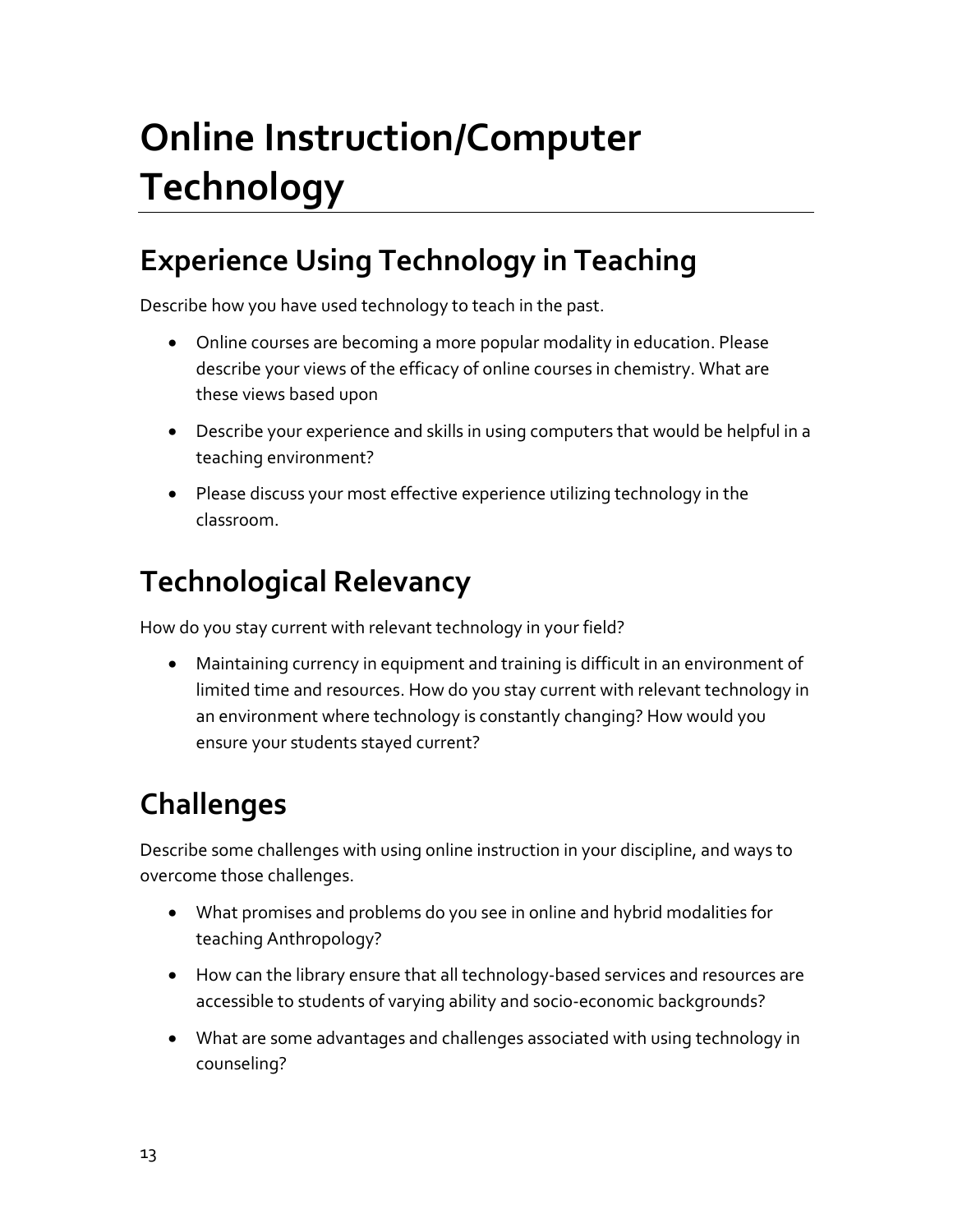• What type of technology strategies or online resources have you used to promote and encourage student success?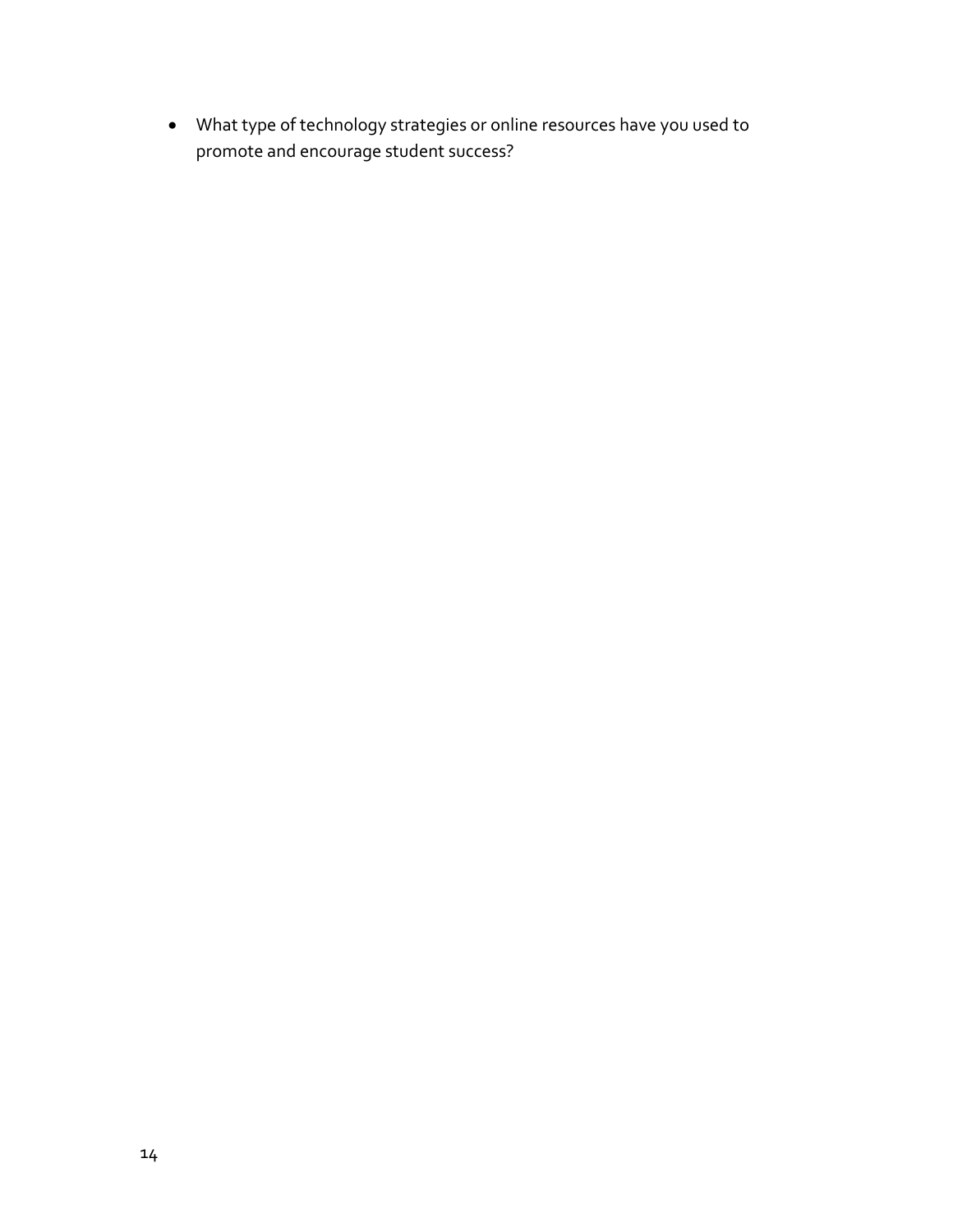## <span id="page-14-0"></span>**Student Discipline/Grading**

### <span id="page-14-1"></span>**Disruptions**

Describe how you would intervene if student discussion became disruptive.

- Every instructor comes across student behaviors that impede or obstruct the learning environment. Describe such a behavior and how you have or would handle this classroom management issue.
- You are presenting the topic of laboratory manipulation of genes when a very passionate discussion on the pros and cons of genetically modified organisms develops within your classroom. How would you moderate a discussion that is now bordering on disruptive?

#### <span id="page-14-2"></span>**Academic Dishonesty**

Describe the steps you would take to deal with a student who has been caught cheating.

- You have discovered several students cheating during a midterm exam. Describe the steps you would take in responding to the current circumstances as well as the steps that you would take to prevent academic dishonesty going forward.
- Suppose that the laboratory staff found that students in your class have improperly discarded their microbial biochemical tests. Explain how you would address these concerns and encourage your students to observe correct laboratory safety guidelines.

### <span id="page-14-3"></span>**Policies**

How would you respond to a student who consistently asks for exceptions to your policies?

• When do you communicate with a student, what changes do you make, or what resources do you utilize when a student misses class or assignments? How long do you wait before taking action?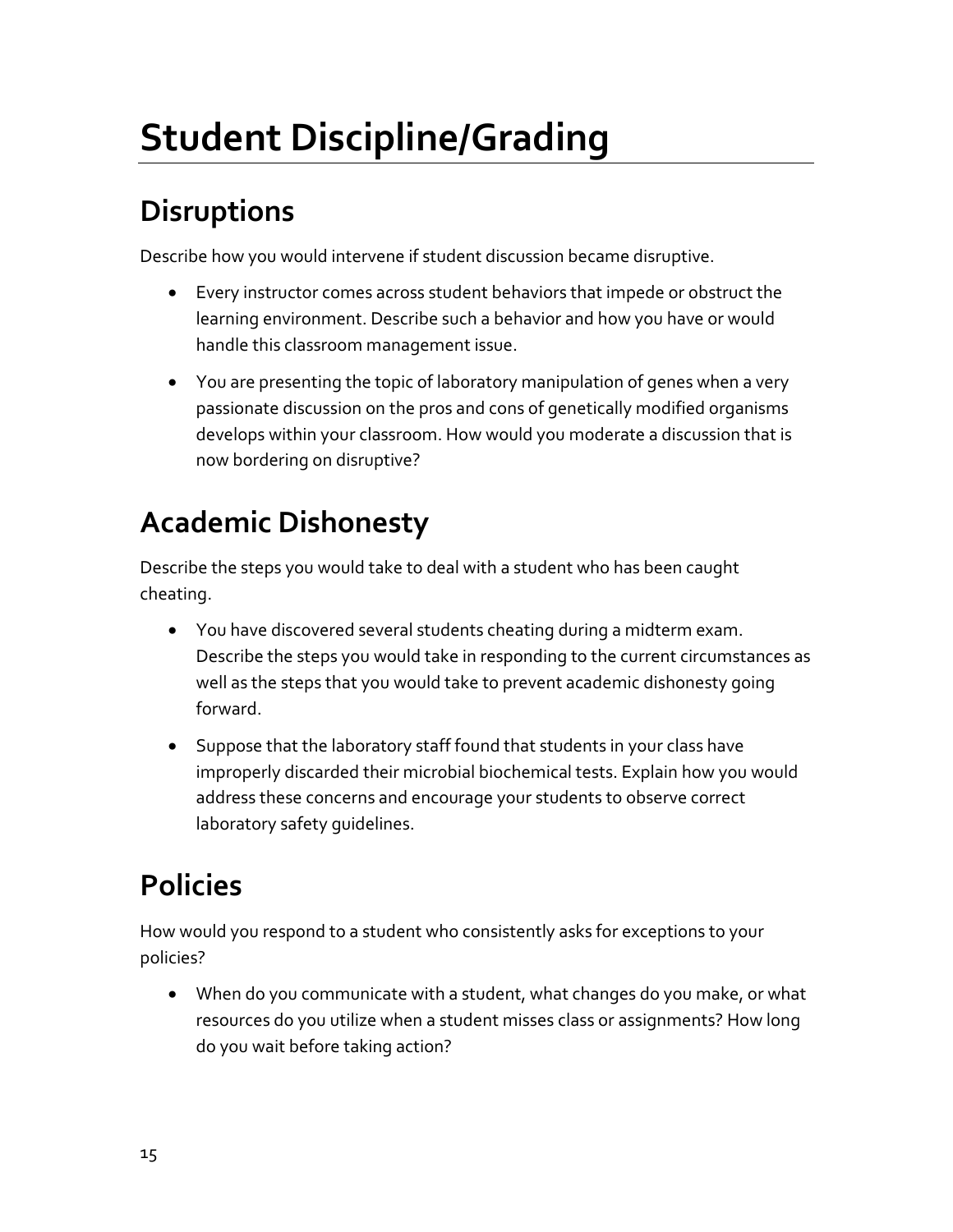- You find that your class average is significantly higher than your colleagues' class averages. How would you respond to this discrepancy?
- A student comes to you time and time again asking for exceptions to your policies (based on personal circumstances). How do you respond to this student?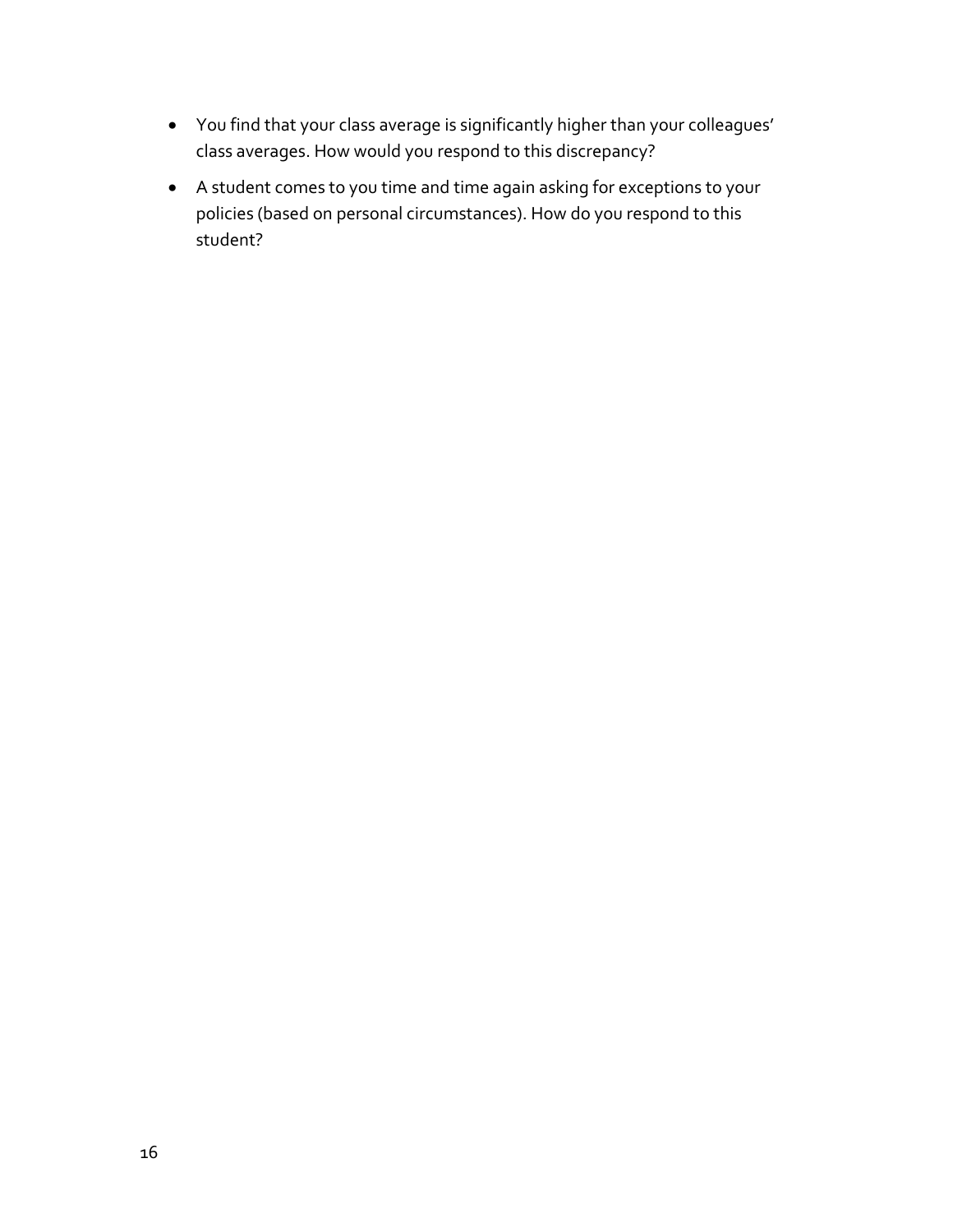### <span id="page-16-0"></span>**Student Success/Outcomes**

#### <span id="page-16-1"></span>**Student Services Programs**

Describe how you have utilized specialized student support organizations in encouraging student success.

• In our department and across our campus, we are working on various programs aimed at supporting students and increasing student success. Some of these are specialized learning cohorts or communities, tutors or supplementary instructors in the classroom, and flipped-classroom practices, just to name a few. Tell us a little about any of these or other innovative practices that you have utilized. Explain how they improve student success.

Tell me about a time when you provided students with an opportunity or resource that advanced their progress at the college? What motivated you to do so?

#### <span id="page-16-2"></span>**Student Empowerment**

How do you empower students in your classroom?

- One key component for student retention and success is a student being "seen" by a campus representative. How do you communicate to students in your class or at other places on campus that you "see" them?
- How would you provide opportunities outside of the classroom for students to reinforce and supplement what they are learning in the microbiology classroom?
- How do you communicate to students how to be successful in your class?

#### <span id="page-16-3"></span>**Outcomes**

Describe what attributes (besides curriculum knowledge) you would want students exiting your course to possess.

• One of the ultimate learning outcomes for college students is critical thinking. In what ways do you think studying math helps students develop their ability to think critically?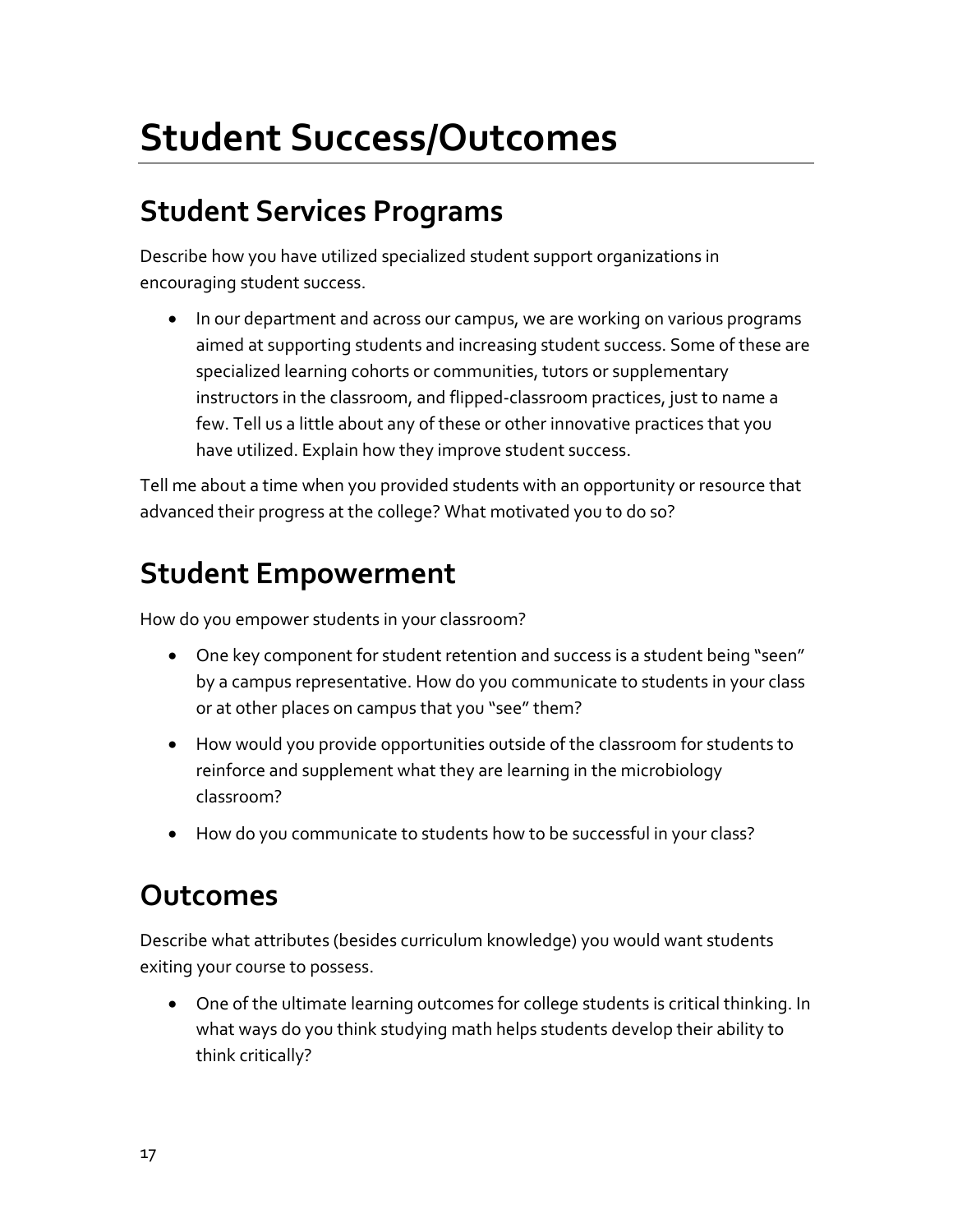- Aside from a greater knowledge of chemistry, what are the other attributes that you want students to possess when they complete your chemistry course and why are these attributes important?
- How would you ensure that your students understand and internalize professional integrity and professional ethics into their practice as AOD counselors?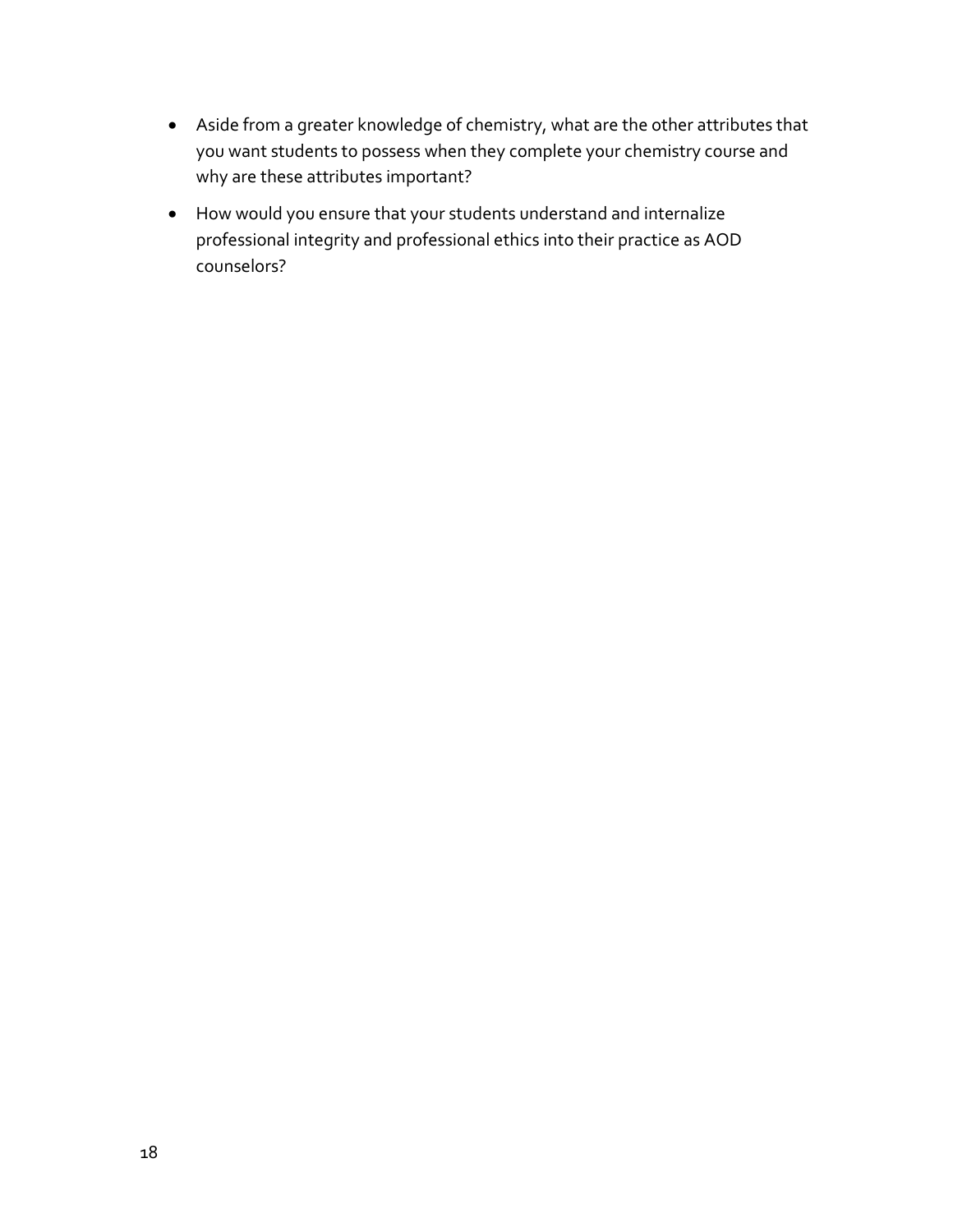### <span id="page-18-0"></span>**Demonstration**

#### <span id="page-18-1"></span>**Presentation/Teaching Demo**

Using the committee as the group you are presenting to, present a prepared slideshow on a pre-assigned topic. Typically subject specific. Prepare a 10 minute teaching presentation in subject area.

- Demonstrate an application of related rates as you might present it to your first semester Engineering, Life-Science or Business Calculus students. Assume the topic and notation have already been introduced. The committee members will act as members of your class.
- Prepare a ten-minute teaching demonstration on one focused idea of your choice from an introduction to humanities course. (A white board and a PC computer with projector will be available. The committee will act as your students for the purpose of this demonstration.)
- You are the Coordinator (Offense, Defense, or Special Teams) for the \_\_\_\_\_\_\_\_\_\_ College football program. As you prepare for the 2018 conference opener, please provide and review with the committee an example of the scouting report you would distribute and install to your student athletes. This demonstration should also include how you would structure practice, player meetings, and the responsibilities of the assistant coaches throughout the week.
- Please take 10 minutes to explain the steps to embalming a non-autopsy case. Consider the committee to be your students. After the teaching demonstration that you just presented, you notice several blank stares and expressions on the faces of your students in the class. You give a pop quiz and you quickly surmise that everyone failed. How would you proceed?
- In response to increased awareness of the concept of "fake news," you have been asked to give a presentation for an English as a Second Language (ESL) course on how to evaluate information, especially information found on the Web. Please choose a 10-minute segment of this presentation to demonstrate for the committee.
- Introduce the relationship between structure and function in proteins. Please assume you are presenting to a non-science majors biology class in which you have already finished giving an overview of biological molecules.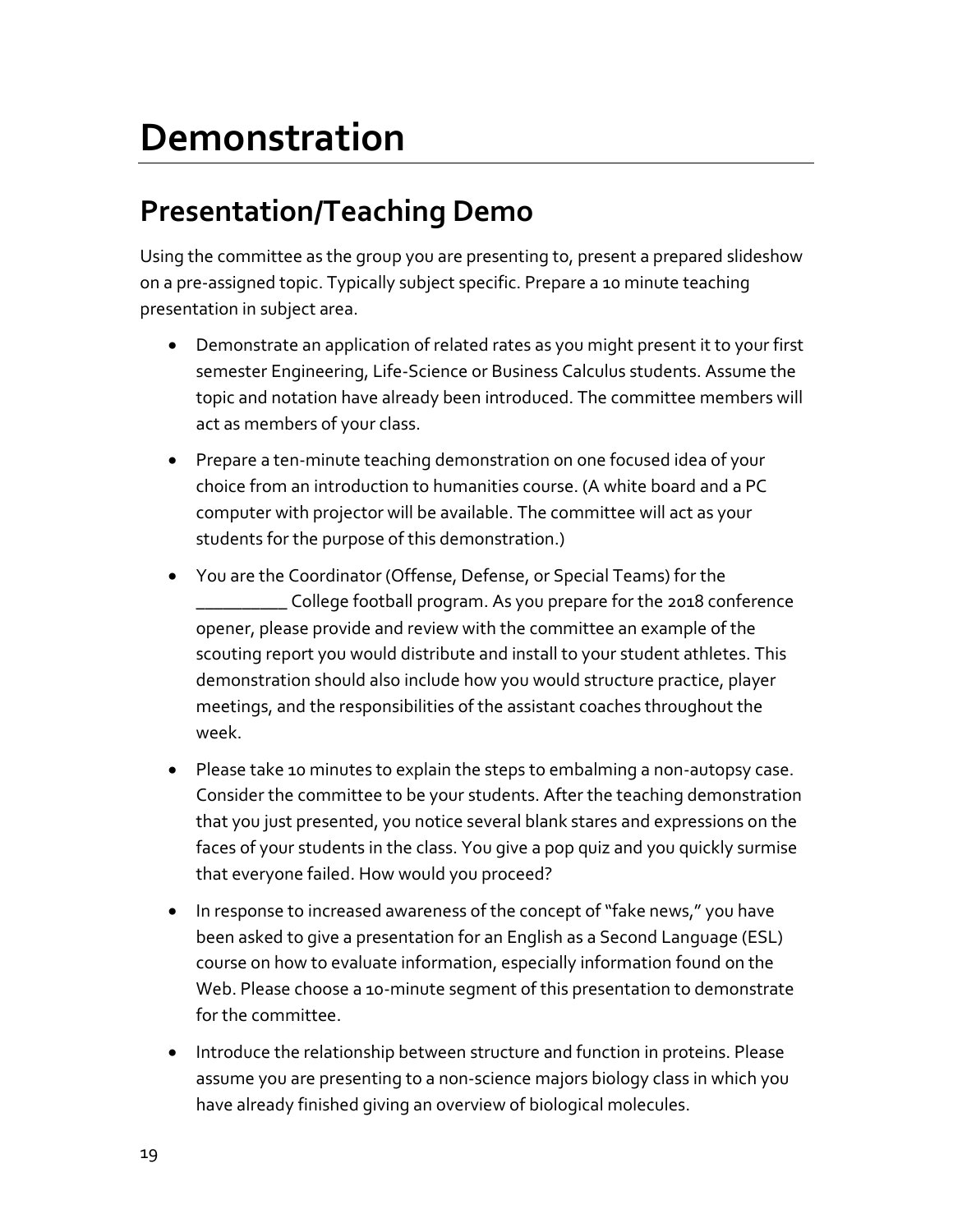## <span id="page-19-0"></span>**Writing Sample**

Provide a writing sample on a prompt to which you will respond on a computer.

- What innovations or technical changes do you think will impact the aviation industry in the near future? You may not access the internet via computer or phone.
- The \_\_\_\_\_\_\_\_\_\_\_\_\_ College Biotechnology program is interested in creating an internship program with a biotech firm. Please write an introductory letter to the human resources department proposing this new affiliation and highlighting its potential benefits to all involved.
- Write a laboratory exercise on streak-plating for colony isolation from a mixed broth culture of various bacteria. Include a step-by-step procedure of the laboratory technique, data, and conclusion you want your student to complete. The laboratory setup has a bench with Bunsen burner and metal bacterial loop.
- What is something that you have learned or experienced in the last 12 months? How has that informed your philosophy of teaching?
- What do you see as the future role of the RVT in veterinary medicine?
- Approximately 80% of first-time freshmen will be placed into English 300/1A, College Composition. However, they have no experience with collegelevel English, and high school senior English expectations were likely very different. Explain what you do to confirm that these students are capable of performing at this level.